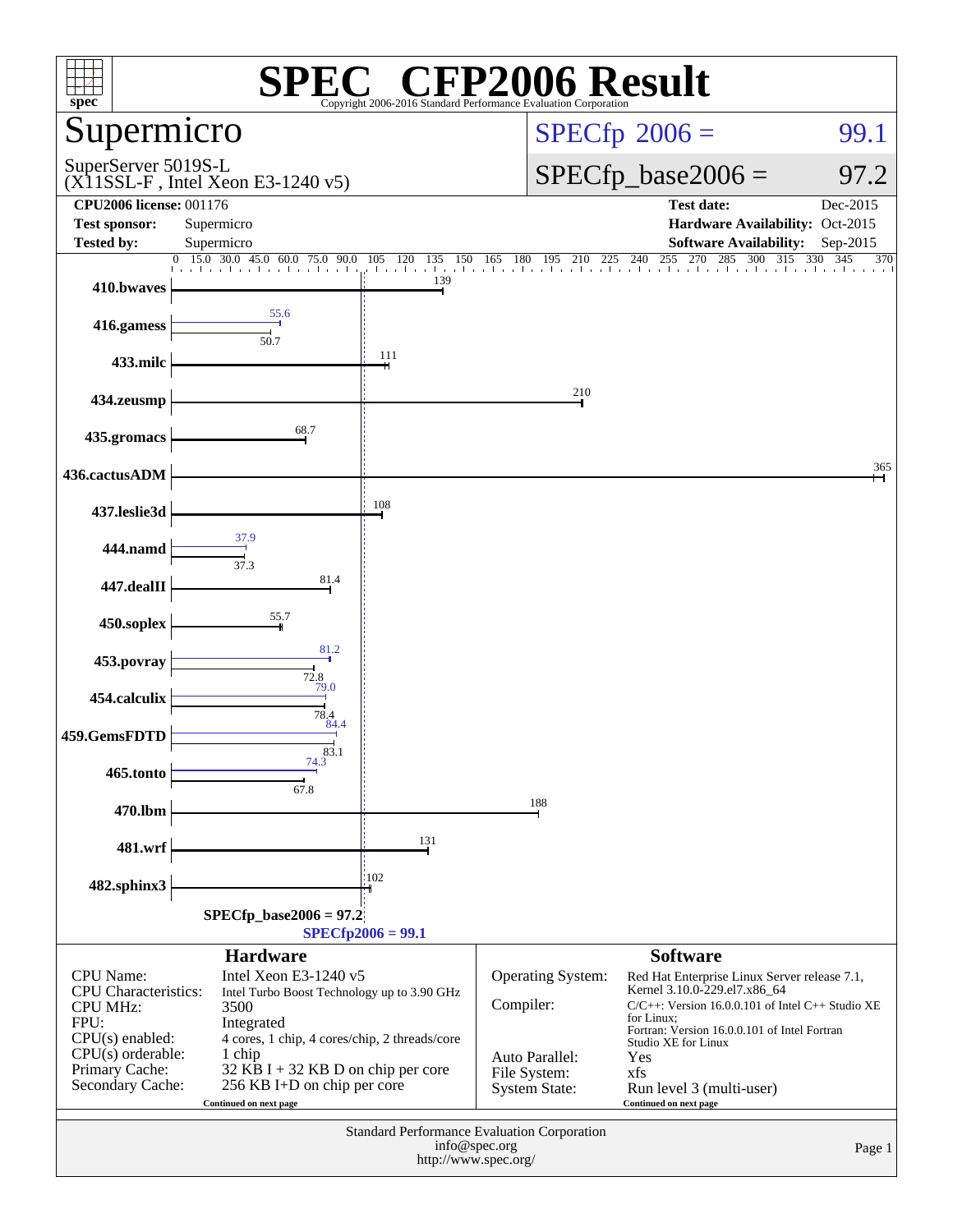

# Supermicro

#### SuperServer 5019S-L

(X11SSL-F , Intel Xeon E3-1240 v5)

### $SPECTp2006 =$  99.1

# $SPECfp\_base2006 = 97.2$

| <b>CPU2006 license: 001176</b> |                                    |                       | <b>Test date:</b><br>Dec-2015               |
|--------------------------------|------------------------------------|-----------------------|---------------------------------------------|
| <b>Test sponsor:</b>           | Supermicro                         |                       | Hardware Availability: Oct-2015             |
| <b>Tested by:</b>              | Supermicro                         |                       | <b>Software Availability:</b><br>$Sep-2015$ |
| L3 Cache:                      | 8 MB I+D on chip per chip          | <b>Base Pointers:</b> | 64-bit                                      |
| Other Cache:                   | None                               | Peak Pointers:        | $32/64$ -bit                                |
| Memory:                        | 64 GB (4 x 16 GB 2Rx8 PC4-2133P-E) | Other Software:       | None                                        |
| Disk Subsystem:                | 1 x 400 GB SATA III SSD            |                       |                                             |
| Other Hardware:                | None                               |                       |                                             |

**[Results Table](http://www.spec.org/auto/cpu2006/Docs/result-fields.html#ResultsTable)**

| Results Tadie     |                                                                                                          |              |                |       |                |       |                |              |                |              |                |              |
|-------------------|----------------------------------------------------------------------------------------------------------|--------------|----------------|-------|----------------|-------|----------------|--------------|----------------|--------------|----------------|--------------|
|                   | <b>Base</b>                                                                                              |              |                |       |                |       | <b>Peak</b>    |              |                |              |                |              |
| <b>Benchmark</b>  | <b>Seconds</b>                                                                                           | <b>Ratio</b> | <b>Seconds</b> | Ratio | <b>Seconds</b> | Ratio | <b>Seconds</b> | <b>Ratio</b> | <b>Seconds</b> | <b>Ratio</b> | <b>Seconds</b> | <b>Ratio</b> |
| 410.bwaves        | 97.8                                                                                                     | 139          | 97.6           | 139   | 97.8           | 139   | 97.8           | 139          | 97.6           | 139          | 97.8           | <u>139</u>   |
| 416.gamess        | 387                                                                                                      | 50.6         | 386            | 50.7  | 386            | 50.7  | 352            | 55.6         | 352            | 55.7         | 352            | 55.6         |
| $433$ .milc       | 83.9                                                                                                     | 109          | 82.5           | 111   | 82.5           | 111   | 83.9           | 109          | 82.5           | 111          | 82.5           | 111          |
| 434.zeusmp        | 43.2                                                                                                     | 210          | 43.3           | 210   | 43.2           | 211   | 43.2           | 210          | 43.3           | 210          | 43.2           | 211          |
| 435.gromacs       | 104                                                                                                      | 68.7         | 104            | 68.6  | 104            | 68.7  | 104            | 68.7         | 104            | 68.6         | 104            | 68.7         |
| 436.cactusADM     | 32.7                                                                                                     | 365          | 33.2           | 360   | 32.7           | 366   | 32.7           | 365          | 33.2           | 360          | 32.7           | 366          |
| 437.leslie3d      | 87.1                                                                                                     | 108          | 87.2           | 108   | 87.1           | 108   | 87.1           | 108          | 87.2           | 108          | 87.1           | 108          |
| 444.namd          | 215                                                                                                      | 37.3         | 215            | 37.3  | 216            | 37.1  | 211            | 37.9         | 211            | 38.0         | 211            | 37.9         |
| 447.dealII        | 141                                                                                                      | 81.2         | 141            | 81.4  | 141            | 81.4  | 141            | 81.2         | 141            | 81.4         | <u>141</u>     | 81.4         |
| $450$ .soplex     | 150                                                                                                      | 55.6         | 150            | 55.7  | 147            | 56.6  | 150            | 55.6         | <b>150</b>     | 55.7         | 147            | 56.6         |
| 453.povray        | 73.1                                                                                                     | 72.8         | 72.8           | 73.0  | 73.3           | 72.5  | 65.1           | 81.7         | 65.5           | 81.2         | 66.0           | 80.6         |
| 454.calculix      | 105                                                                                                      | 78.5         | 105            | 78.4  | 105            | 78.2  | 104            | 79.0         | 104            | 79.2         | 104            | 79.0         |
| 459.GemsFDTD      | 128                                                                                                      | 83.2         | 128            | 83.1  | 128            | 83.1  | <u>126</u>     | 84.4         | 126            | 84.5         | 126            | 84.4         |
| 465.tonto         | 145                                                                                                      | 67.9         | 146            | 67.5  | 145            | 67.8  | 132            | 74.4         | <u>132</u>     | 74.3         | 133            | 74.2         |
| 470.1bm           | 73.0                                                                                                     | 188          | 73.0           | 188   | 73.0           | 188   | 73.0           | 188          | 73.0           | 188          | 73.0           | 188          |
| 481.wrf           | 85.0                                                                                                     | 131          | 84.8           | 132   | 85.0           | 131   | 85.0           | 131          | 84.8           | 132          | 85.0           | 131          |
| $482$ .sphinx $3$ | 191                                                                                                      | 102          | 191            | 102   | 192            | 102   | 191            | 102          | 191            | <b>102</b>   | 192            | 102          |
|                   | Results appear in the order in which they were run. Bold underlined text indicates a median measurement. |              |                |       |                |       |                |              |                |              |                |              |

### **[Operating System Notes](http://www.spec.org/auto/cpu2006/Docs/result-fields.html#OperatingSystemNotes)**

Stack size set to unlimited using "ulimit -s unlimited"

#### **[Platform Notes](http://www.spec.org/auto/cpu2006/Docs/result-fields.html#PlatformNotes)**

 Sysinfo program /usr/cpu2006/config/sysinfo.rev6914 \$Rev: 6914 \$ \$Date:: 2014-06-25 #\$ e3fbb8667b5a285932ceab81e28219e1 running on X10SRA-01 Mon Jan 26 10:13:58 2015

 This section contains SUT (System Under Test) info as seen by some common utilities. To remove or add to this section, see: <http://www.spec.org/cpu2006/Docs/config.html#sysinfo>

 From /proc/cpuinfo model name : Intel(R) Xeon(R) CPU E3-1240 v5 @ 3.50GHz Continued on next page

Standard Performance Evaluation Corporation

[info@spec.org](mailto:info@spec.org) <http://www.spec.org/>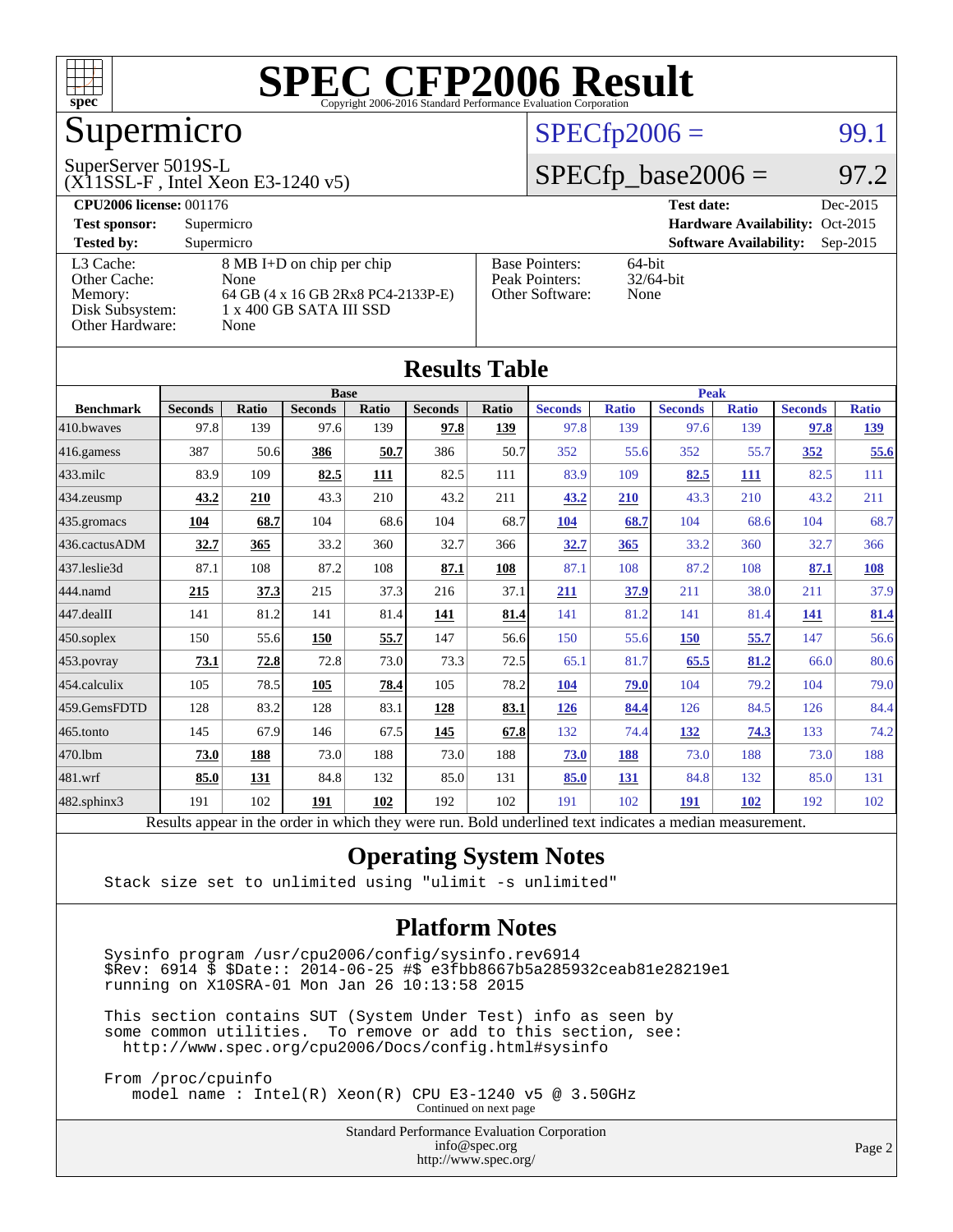

### Supermicro

 $SPECTp2006 =$  99.1

(X11SSL-F , Intel Xeon E3-1240 v5) SuperServer 5019S-L

 $SPECTp\_base2006 = 97.2$ 

**[CPU2006 license:](http://www.spec.org/auto/cpu2006/Docs/result-fields.html#CPU2006license)** 001176 **[Test date:](http://www.spec.org/auto/cpu2006/Docs/result-fields.html#Testdate)** Dec-2015 **[Test sponsor:](http://www.spec.org/auto/cpu2006/Docs/result-fields.html#Testsponsor)** Supermicro Supermicro **[Hardware Availability:](http://www.spec.org/auto/cpu2006/Docs/result-fields.html#HardwareAvailability)** Oct-2015 **[Tested by:](http://www.spec.org/auto/cpu2006/Docs/result-fields.html#Testedby)** Supermicro **Supermicro [Software Availability:](http://www.spec.org/auto/cpu2006/Docs/result-fields.html#SoftwareAvailability)** Sep-2015

#### **[Platform Notes \(Continued\)](http://www.spec.org/auto/cpu2006/Docs/result-fields.html#PlatformNotes)**

Standard Performance Evaluation Corporation [info@spec.org](mailto:info@spec.org) 1 "physical id"s (chips) 8 "processors" cores, siblings (Caution: counting these is hw and system dependent. The following excerpts from /proc/cpuinfo might not be reliable. Use with caution.) cpu cores : 4 siblings : 8 physical 0: cores 0 1 2 3 cache size : 8192 KB From /proc/meminfo<br>MemTotal: 65923420 kB HugePages\_Total: 0<br>Hugepagesize: 2048 kB Hugepagesize: From /etc/\*release\* /etc/\*version\* os-release: NAME="Red Hat Enterprise Linux Server" VERSION="7.1 (Maipo)" ID="rhel" ID\_LIKE="fedora" VERSION\_ID="7.1" PRETTY\_NAME="Red Hat Enterprise Linux Server 7.1 (Maipo)" ANSI\_COLOR="0;31" CPE\_NAME="cpe:/o:redhat:enterprise\_linux:7.1:GA:server" redhat-release: Red Hat Enterprise Linux Server release 7.1 (Maipo) system-release: Red Hat Enterprise Linux Server release 7.1 (Maipo) system-release-cpe: cpe:/o:redhat:enterprise\_linux:7.1:ga:server uname -a: Linux X10SRA-01 3.10.0-229.el7.x86\_64 #1 SMP Thu Jan 29 18:37:38 EST 2015 x86\_64 x86\_64 x86\_64 GNU/Linux run-level 3 Jan 26 10:12 SPEC is set to: /usr/cpu2006 Filesystem Type Size Used Avail Use% Mounted on<br>
/dev/sda2 xfs 183G 5.2G 178G 3% / 183G 5.2G 178G Additional information from dmidecode: Warning: Use caution when you interpret this section. The 'dmidecode' program reads system data which is "intended to allow hardware to be accurately determined", but the intent may not be met, as there are frequent changes to hardware, firmware, and the "DMTF SMBIOS" standard. BIOS American Megatrends Inc. 1.0a 10/23/2015 Memory: 4x Samsung M391A2K43BB1-CPB 16 GB 2 rank 2133 MHz (End of data from sysinfo program)

<http://www.spec.org/>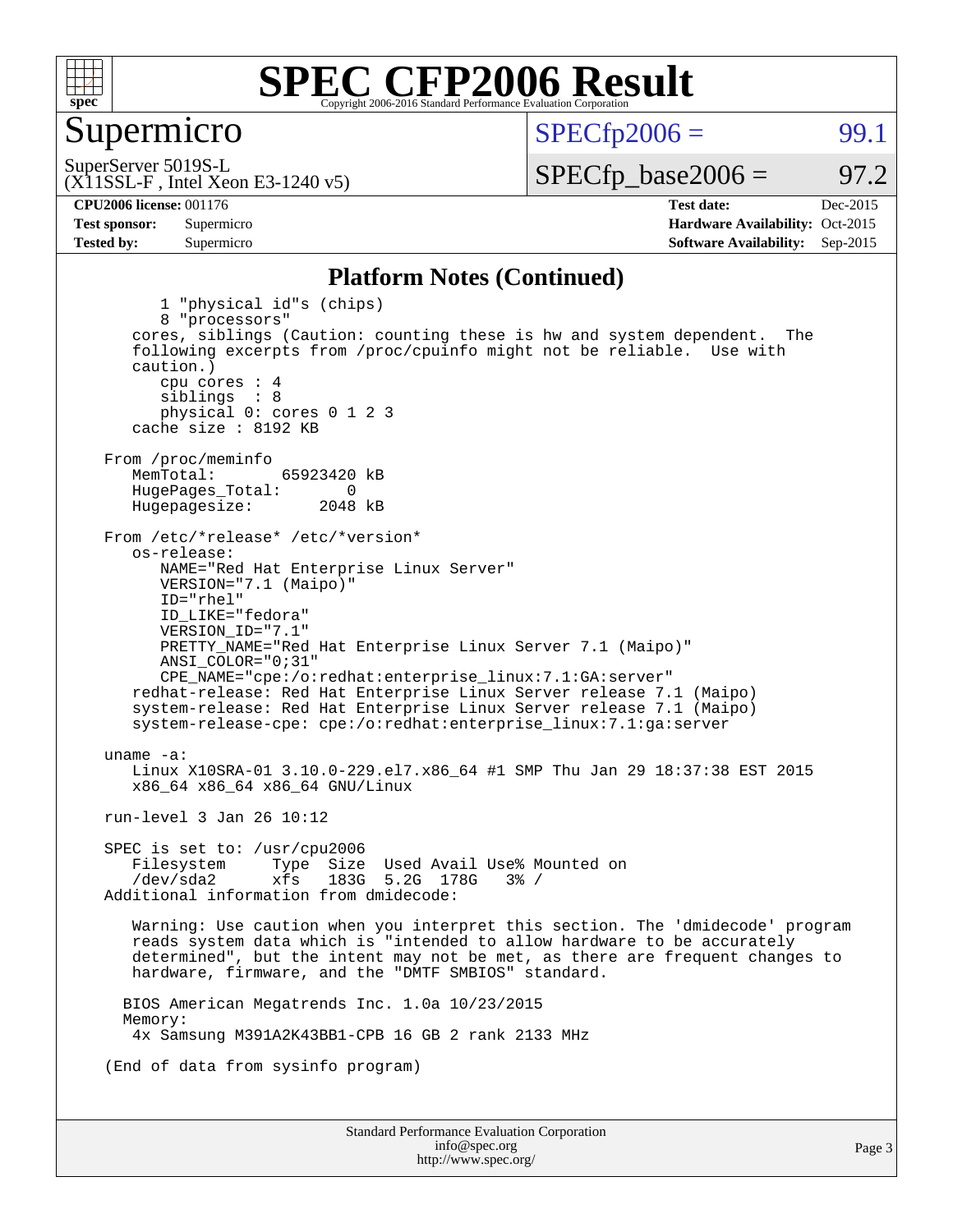

# Supermicro

 $SPECTp2006 =$  99.1

SuperServer 5019S-L

(X11SSL-F , Intel Xeon E3-1240 v5)

 $SPECTp\_base2006 = 97.2$ 

**[CPU2006 license:](http://www.spec.org/auto/cpu2006/Docs/result-fields.html#CPU2006license)** 001176 **[Test date:](http://www.spec.org/auto/cpu2006/Docs/result-fields.html#Testdate)** Dec-2015

**[Test sponsor:](http://www.spec.org/auto/cpu2006/Docs/result-fields.html#Testsponsor)** Supermicro Supermicro **[Hardware Availability:](http://www.spec.org/auto/cpu2006/Docs/result-fields.html#HardwareAvailability)** Oct-2015 **[Tested by:](http://www.spec.org/auto/cpu2006/Docs/result-fields.html#Testedby)** Supermicro **[Software Availability:](http://www.spec.org/auto/cpu2006/Docs/result-fields.html#SoftwareAvailability)** Sep-2015

### **[General Notes](http://www.spec.org/auto/cpu2006/Docs/result-fields.html#GeneralNotes)**

Environment variables set by runspec before the start of the run: KMP\_AFFINITY = "granularity=fine,compact,1,0"  $LD$ <sup>LIBRARY\_PATH = "/usr/cpu2006/libs/32:/usr/cpu2006/libs/64:/usr/cpu2006/sh"</sup> OMP\_NUM\_THREADS = "4"

 Binaries compiled on a system with 1x Intel Core i5-4670K CPU + 32GB memory using RedHat EL 7.1 Transparent Huge Pages enabled with: echo always > /sys/kernel/mm/transparent\_hugepage/enabled

### **[Base Compiler Invocation](http://www.spec.org/auto/cpu2006/Docs/result-fields.html#BaseCompilerInvocation)**

[C benchmarks](http://www.spec.org/auto/cpu2006/Docs/result-fields.html#Cbenchmarks):  $-m64$ 

[C++ benchmarks:](http://www.spec.org/auto/cpu2006/Docs/result-fields.html#CXXbenchmarks) [icpc -m64](http://www.spec.org/cpu2006/results/res2016q1/cpu2006-20151217-38450.flags.html#user_CXXbase_intel_icpc_64bit_bedb90c1146cab66620883ef4f41a67e)

[Fortran benchmarks](http://www.spec.org/auto/cpu2006/Docs/result-fields.html#Fortranbenchmarks): [ifort -m64](http://www.spec.org/cpu2006/results/res2016q1/cpu2006-20151217-38450.flags.html#user_FCbase_intel_ifort_64bit_ee9d0fb25645d0210d97eb0527dcc06e)

[Benchmarks using both Fortran and C](http://www.spec.org/auto/cpu2006/Docs/result-fields.html#BenchmarksusingbothFortranandC): [icc -m64](http://www.spec.org/cpu2006/results/res2016q1/cpu2006-20151217-38450.flags.html#user_CC_FCbase_intel_icc_64bit_0b7121f5ab7cfabee23d88897260401c) [ifort -m64](http://www.spec.org/cpu2006/results/res2016q1/cpu2006-20151217-38450.flags.html#user_CC_FCbase_intel_ifort_64bit_ee9d0fb25645d0210d97eb0527dcc06e)

## **[Base Portability Flags](http://www.spec.org/auto/cpu2006/Docs/result-fields.html#BasePortabilityFlags)**

| 410.bwaves: -DSPEC CPU LP64                |                                                                |
|--------------------------------------------|----------------------------------------------------------------|
| 416.gamess: -DSPEC_CPU_LP64                |                                                                |
| 433.milc: -DSPEC CPU LP64                  |                                                                |
| 434.zeusmp: -DSPEC_CPU_LP64                |                                                                |
| 435.gromacs: -DSPEC_CPU_LP64 -nofor_main   |                                                                |
| 436.cactusADM: -DSPEC CPU LP64 -nofor main |                                                                |
| 437.leslie3d: -DSPEC CPU LP64              |                                                                |
| 444.namd: -DSPEC CPU LP64                  |                                                                |
| 447.dealII: -DSPEC CPU LP64                |                                                                |
| 450.soplex: -DSPEC_CPU_LP64                |                                                                |
| 453.povray: -DSPEC_CPU_LP64                |                                                                |
| 454.calculix: -DSPEC CPU LP64 -nofor main  |                                                                |
| 459. GemsFDTD: - DSPEC CPU LP64            |                                                                |
| 465.tonto: - DSPEC CPU LP64                |                                                                |
| 470.1bm: - DSPEC CPU LP64                  |                                                                |
|                                            | 481.wrf: -DSPEC CPU_LP64 -DSPEC_CPU_CASE_FLAG -DSPEC_CPU_LINUX |
| 482.sphinx3: -DSPEC_CPU_LP64               |                                                                |
|                                            |                                                                |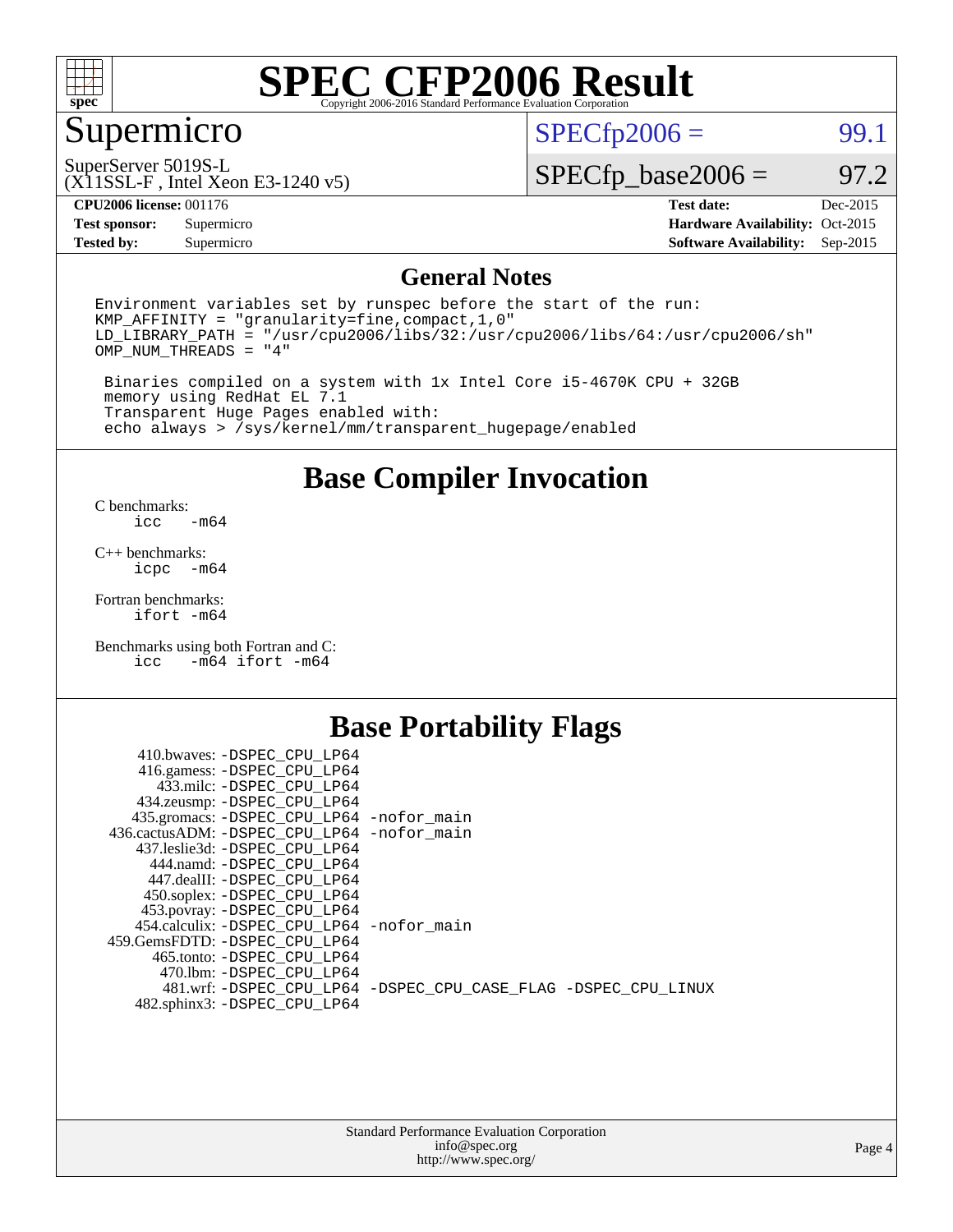

# Supermicro

 $SPECTp2006 =$  99.1

SuperServer 5019S-L

#### (X11SSL-F , Intel Xeon E3-1240 v5)

#### **[CPU2006 license:](http://www.spec.org/auto/cpu2006/Docs/result-fields.html#CPU2006license)** 001176 **[Test date:](http://www.spec.org/auto/cpu2006/Docs/result-fields.html#Testdate)** Dec-2015

 $SPECTp\_base2006 = 97.2$ 

**[Test sponsor:](http://www.spec.org/auto/cpu2006/Docs/result-fields.html#Testsponsor)** Supermicro Supermicro **[Hardware Availability:](http://www.spec.org/auto/cpu2006/Docs/result-fields.html#HardwareAvailability)** Oct-2015 **[Tested by:](http://www.spec.org/auto/cpu2006/Docs/result-fields.html#Testedby)** Supermicro **Supermicro [Software Availability:](http://www.spec.org/auto/cpu2006/Docs/result-fields.html#SoftwareAvailability)** Sep-2015

# **[Base Optimization Flags](http://www.spec.org/auto/cpu2006/Docs/result-fields.html#BaseOptimizationFlags)**

[C benchmarks](http://www.spec.org/auto/cpu2006/Docs/result-fields.html#Cbenchmarks): [-xCORE-AVX2](http://www.spec.org/cpu2006/results/res2016q1/cpu2006-20151217-38450.flags.html#user_CCbase_f-xAVX2_5f5fc0cbe2c9f62c816d3e45806c70d7) [-ipo](http://www.spec.org/cpu2006/results/res2016q1/cpu2006-20151217-38450.flags.html#user_CCbase_f-ipo) [-O3](http://www.spec.org/cpu2006/results/res2016q1/cpu2006-20151217-38450.flags.html#user_CCbase_f-O3) [-no-prec-div](http://www.spec.org/cpu2006/results/res2016q1/cpu2006-20151217-38450.flags.html#user_CCbase_f-no-prec-div) [-parallel](http://www.spec.org/cpu2006/results/res2016q1/cpu2006-20151217-38450.flags.html#user_CCbase_f-parallel) [-opt-prefetch](http://www.spec.org/cpu2006/results/res2016q1/cpu2006-20151217-38450.flags.html#user_CCbase_f-opt-prefetch) [-ansi-alias](http://www.spec.org/cpu2006/results/res2016q1/cpu2006-20151217-38450.flags.html#user_CCbase_f-ansi-alias)

[C++ benchmarks:](http://www.spec.org/auto/cpu2006/Docs/result-fields.html#CXXbenchmarks) [-xCORE-AVX2](http://www.spec.org/cpu2006/results/res2016q1/cpu2006-20151217-38450.flags.html#user_CXXbase_f-xAVX2_5f5fc0cbe2c9f62c816d3e45806c70d7) [-ipo](http://www.spec.org/cpu2006/results/res2016q1/cpu2006-20151217-38450.flags.html#user_CXXbase_f-ipo) [-O3](http://www.spec.org/cpu2006/results/res2016q1/cpu2006-20151217-38450.flags.html#user_CXXbase_f-O3) [-no-prec-div](http://www.spec.org/cpu2006/results/res2016q1/cpu2006-20151217-38450.flags.html#user_CXXbase_f-no-prec-div) [-opt-prefetch](http://www.spec.org/cpu2006/results/res2016q1/cpu2006-20151217-38450.flags.html#user_CXXbase_f-opt-prefetch) [-ansi-alias](http://www.spec.org/cpu2006/results/res2016q1/cpu2006-20151217-38450.flags.html#user_CXXbase_f-ansi-alias)

[Fortran benchmarks](http://www.spec.org/auto/cpu2006/Docs/result-fields.html#Fortranbenchmarks): [-xCORE-AVX2](http://www.spec.org/cpu2006/results/res2016q1/cpu2006-20151217-38450.flags.html#user_FCbase_f-xAVX2_5f5fc0cbe2c9f62c816d3e45806c70d7) [-ipo](http://www.spec.org/cpu2006/results/res2016q1/cpu2006-20151217-38450.flags.html#user_FCbase_f-ipo) [-O3](http://www.spec.org/cpu2006/results/res2016q1/cpu2006-20151217-38450.flags.html#user_FCbase_f-O3) [-no-prec-div](http://www.spec.org/cpu2006/results/res2016q1/cpu2006-20151217-38450.flags.html#user_FCbase_f-no-prec-div) [-parallel](http://www.spec.org/cpu2006/results/res2016q1/cpu2006-20151217-38450.flags.html#user_FCbase_f-parallel) [-opt-prefetch](http://www.spec.org/cpu2006/results/res2016q1/cpu2006-20151217-38450.flags.html#user_FCbase_f-opt-prefetch)

[Benchmarks using both Fortran and C](http://www.spec.org/auto/cpu2006/Docs/result-fields.html#BenchmarksusingbothFortranandC): [-xCORE-AVX2](http://www.spec.org/cpu2006/results/res2016q1/cpu2006-20151217-38450.flags.html#user_CC_FCbase_f-xAVX2_5f5fc0cbe2c9f62c816d3e45806c70d7) [-ipo](http://www.spec.org/cpu2006/results/res2016q1/cpu2006-20151217-38450.flags.html#user_CC_FCbase_f-ipo) [-O3](http://www.spec.org/cpu2006/results/res2016q1/cpu2006-20151217-38450.flags.html#user_CC_FCbase_f-O3) [-no-prec-div](http://www.spec.org/cpu2006/results/res2016q1/cpu2006-20151217-38450.flags.html#user_CC_FCbase_f-no-prec-div) [-parallel](http://www.spec.org/cpu2006/results/res2016q1/cpu2006-20151217-38450.flags.html#user_CC_FCbase_f-parallel) [-opt-prefetch](http://www.spec.org/cpu2006/results/res2016q1/cpu2006-20151217-38450.flags.html#user_CC_FCbase_f-opt-prefetch)

[-ansi-alias](http://www.spec.org/cpu2006/results/res2016q1/cpu2006-20151217-38450.flags.html#user_CC_FCbase_f-ansi-alias)

# **[Peak Compiler Invocation](http://www.spec.org/auto/cpu2006/Docs/result-fields.html#PeakCompilerInvocation)**

[C benchmarks](http://www.spec.org/auto/cpu2006/Docs/result-fields.html#Cbenchmarks):  $\text{icc}$   $-\text{m64}$ 

[C++ benchmarks:](http://www.spec.org/auto/cpu2006/Docs/result-fields.html#CXXbenchmarks) [icpc -m64](http://www.spec.org/cpu2006/results/res2016q1/cpu2006-20151217-38450.flags.html#user_CXXpeak_intel_icpc_64bit_bedb90c1146cab66620883ef4f41a67e)

[Fortran benchmarks](http://www.spec.org/auto/cpu2006/Docs/result-fields.html#Fortranbenchmarks): [ifort -m64](http://www.spec.org/cpu2006/results/res2016q1/cpu2006-20151217-38450.flags.html#user_FCpeak_intel_ifort_64bit_ee9d0fb25645d0210d97eb0527dcc06e)

[Benchmarks using both Fortran and C](http://www.spec.org/auto/cpu2006/Docs/result-fields.html#BenchmarksusingbothFortranandC): [icc -m64](http://www.spec.org/cpu2006/results/res2016q1/cpu2006-20151217-38450.flags.html#user_CC_FCpeak_intel_icc_64bit_0b7121f5ab7cfabee23d88897260401c) [ifort -m64](http://www.spec.org/cpu2006/results/res2016q1/cpu2006-20151217-38450.flags.html#user_CC_FCpeak_intel_ifort_64bit_ee9d0fb25645d0210d97eb0527dcc06e)

# **[Peak Portability Flags](http://www.spec.org/auto/cpu2006/Docs/result-fields.html#PeakPortabilityFlags)**

Same as Base Portability Flags

# **[Peak Optimization Flags](http://www.spec.org/auto/cpu2006/Docs/result-fields.html#PeakOptimizationFlags)**

[C benchmarks](http://www.spec.org/auto/cpu2006/Docs/result-fields.html#Cbenchmarks):

433.milc: basepeak = yes

 $470.$ lbm: basepeak = yes

482.sphinx3: basepeak = yes

[C++ benchmarks:](http://www.spec.org/auto/cpu2006/Docs/result-fields.html#CXXbenchmarks)

Continued on next page

Standard Performance Evaluation Corporation [info@spec.org](mailto:info@spec.org) <http://www.spec.org/>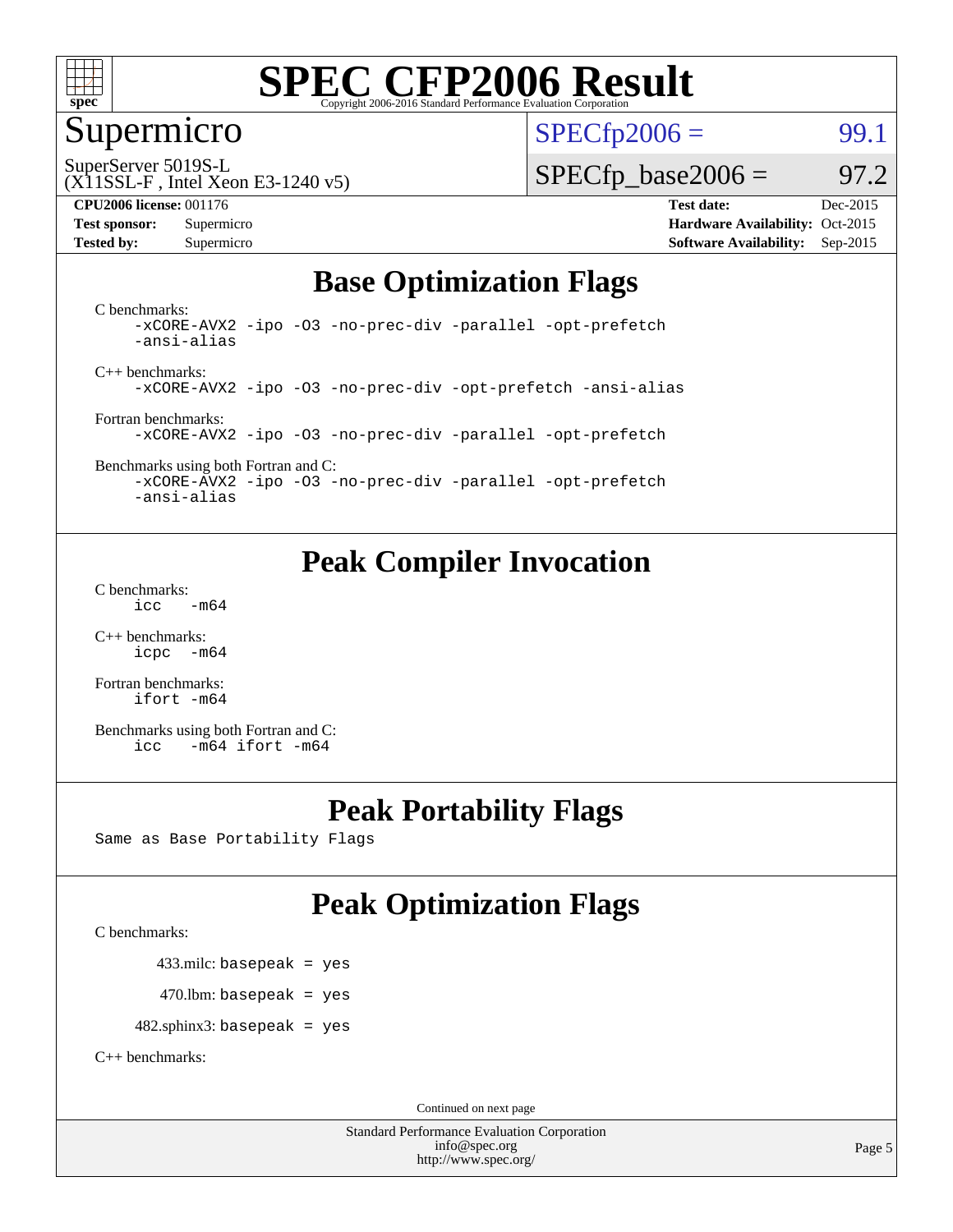

Supermicro

 $SPECTp2006 =$  99.1

SuperServer 5019S-L

 $SPECTp\_base2006 = 97.2$ 

# (X11SSL-F , Intel Xeon E3-1240 v5)

**[CPU2006 license:](http://www.spec.org/auto/cpu2006/Docs/result-fields.html#CPU2006license)** 001176 **[Test date:](http://www.spec.org/auto/cpu2006/Docs/result-fields.html#Testdate)** Dec-2015 **[Test sponsor:](http://www.spec.org/auto/cpu2006/Docs/result-fields.html#Testsponsor)** Supermicro **[Hardware Availability:](http://www.spec.org/auto/cpu2006/Docs/result-fields.html#HardwareAvailability)** Oct-2015 **[Tested by:](http://www.spec.org/auto/cpu2006/Docs/result-fields.html#Testedby)** Supermicro **Supermicro [Software Availability:](http://www.spec.org/auto/cpu2006/Docs/result-fields.html#SoftwareAvailability)** Sep-2015

# **[Peak Optimization Flags \(Continued\)](http://www.spec.org/auto/cpu2006/Docs/result-fields.html#PeakOptimizationFlags)**

```
 444.namd: -xCORE-AVX2(pass 2) -prof-gen:threadsafe(pass 1)
               -ipo(pass 2) -03(pass 2) -no-prec-div(pass 2)
               -par-num-threads=1(pass 1) -prof-use(pass 2) -fno-alias
               -auto-ilp32
      447.dealII: basepeak = yes
      450.soplex: basepeak = yes
      453.povray: -xCORE-AVX2(pass 2) -prof-gen:threadsafe(pass 1)
               -no-prec-div(pass 2)-par-num-threads=1(pass 1) -prof-use(pass 2) -unroll4
               -ansi-alias
Fortran benchmarks: 
     410.bwaves: basepeak = yes 416.gamess: -xCORE-AVX2(pass 2) -prof-gen:threadsafe(pass 1)
               -ipo(pass 2) -03(pass 2) -no-prec-div(pass 2)-par-num-threads=1(pass 1) -prof-use(pass 2) -unroll2
               -inline-level=0 -scalar-rep-
      434.zeusmp: basepeak = yes
     437.leslie3d: basepeak = yes
  459.GemsFDTD: -xCORE-AVX2(pass 2) -prof-gen:threadsafe(pass 1)
               -i\text{po}(pass 2) -\tilde{O}3(pass 2)-no-prec-div(pass 2)
               -par-num-threads=1(pass 1) -prof-use(pass 2) -unroll2
               -inline-level=0 -opt-prefetch -parallel
        465.tonto: -xCORE-AVX2(pass 2) -prof-gen:threadsafe(pass 1)
               -no-prec-div(pass 2)-par-num-threads=1(pass 1) -prof-use(pass 2) -inline-calloc
               -opt-malloc-options=3 -auto -unroll4
Benchmarks using both Fortran and C: 
     435.gromacs: basepeak = yes
 436.cactusADM:basepeak = yes 454.calculix: -xCORE-AVX2 -ipo -O3 -no-prec-div -auto-ilp32 -ansi-alias
        481.wrf: basepeak = yes
```